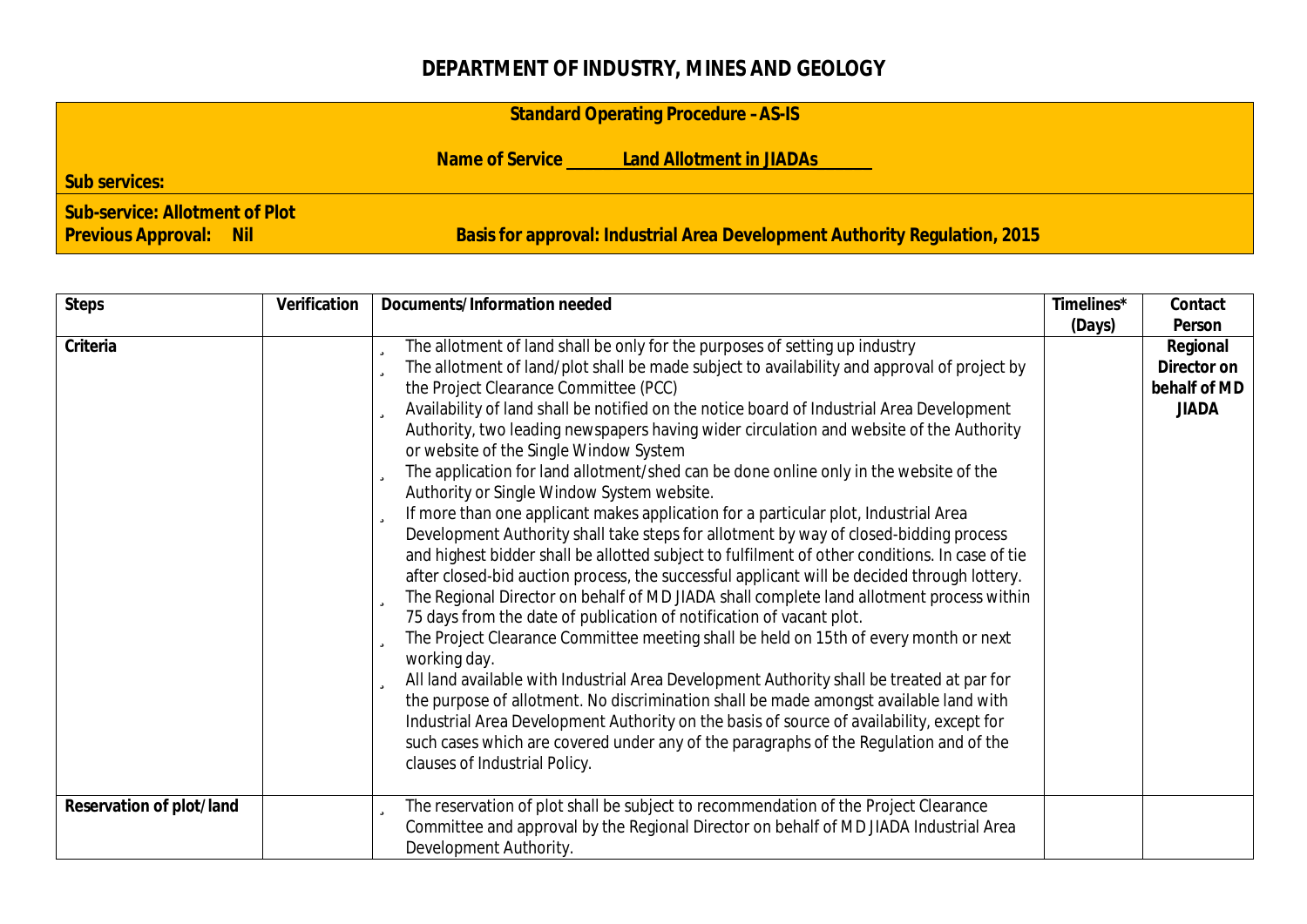| <b>Steps</b>                    | Verification | Documents/Information needed                                                                                                                                                            | Timelines* | Contact |
|---------------------------------|--------------|-----------------------------------------------------------------------------------------------------------------------------------------------------------------------------------------|------------|---------|
|                                 |              |                                                                                                                                                                                         | (Days)     | Person  |
|                                 |              | U At least 40% of the land in Authority will be reserved for micro and other small enterprises                                                                                          |            |         |
|                                 |              | in its command area.                                                                                                                                                                    |            |         |
|                                 |              | 10% of the available allot able land in any new Industrial Area (land acquired during the<br>ü                                                                                          |            |         |
|                                 |              | currency of the instant industrial policy) will be earmarked for allotment to land losers for                                                                                           |            |         |
|                                 |              | a period of three years, measuring one acre or more is acquired by the Authority and after<br>three years, if no demand for plots from land losers, such plots will be de-notified into |            |         |
|                                 |              | general category.                                                                                                                                                                       |            |         |
|                                 |              | The land will be offered to such land losers as mentioned above, at prevalent rate for<br>ü                                                                                             |            |         |
|                                 |              | setting up industry, subject to availability of land and their fulfilment of other criteria for                                                                                         |            |         |
|                                 |              | allotment.                                                                                                                                                                              |            |         |
|                                 |              |                                                                                                                                                                                         |            |         |
| <b>Eligibility of Applicant</b> |              | The applicant should be competent to contract who may be:-<br>ū                                                                                                                         |            |         |
|                                 |              | Individual<br>a)                                                                                                                                                                        |            |         |
|                                 |              | Proprietorship firm<br>b)                                                                                                                                                               |            |         |
|                                 |              | Registered partnership firm<br>C)                                                                                                                                                       |            |         |
|                                 |              | Private Limited Company.<br>d)                                                                                                                                                          |            |         |
|                                 |              | Limited liability registered partnership firm<br>e)                                                                                                                                     |            |         |
|                                 |              | Public Limited company<br>f)                                                                                                                                                            |            |         |
|                                 |              | Government company<br>g)                                                                                                                                                                |            |         |
|                                 |              | State/Central Public Sector undertaking<br>h)                                                                                                                                           |            |         |
|                                 |              | Hindu Undivided Family (HUF)                                                                                                                                                            |            |         |
|                                 |              | Society / Trust<br>j)                                                                                                                                                                   |            |         |
|                                 |              | Consortium of above applicants                                                                                                                                                          |            |         |
|                                 |              | <b>Consortium of Applicant</b><br>ü                                                                                                                                                     |            |         |
|                                 |              | Member of the consortium shall have to specify one lead member who shall be<br>ü                                                                                                        |            |         |
|                                 |              | authorized to correspond with the Authority.                                                                                                                                            |            |         |
|                                 |              | The lead member of the consortium shall necessarily be a firm/company registered in<br>Ü.                                                                                               |            |         |
|                                 |              | India with the appropriate statutory authority.                                                                                                                                         |            |         |
|                                 |              | The members shall submit a notarized memorandum of understanding conveying<br>Ü<br>their intent to jointly make application for allotment of land and, in case the plot is              |            |         |
|                                 |              | allotted to them, they shall form a Special Purpose Vehicle (SPV) to carry out all the                                                                                                  |            |         |
|                                 |              | duties and responsibilities of the allottee.                                                                                                                                            |            |         |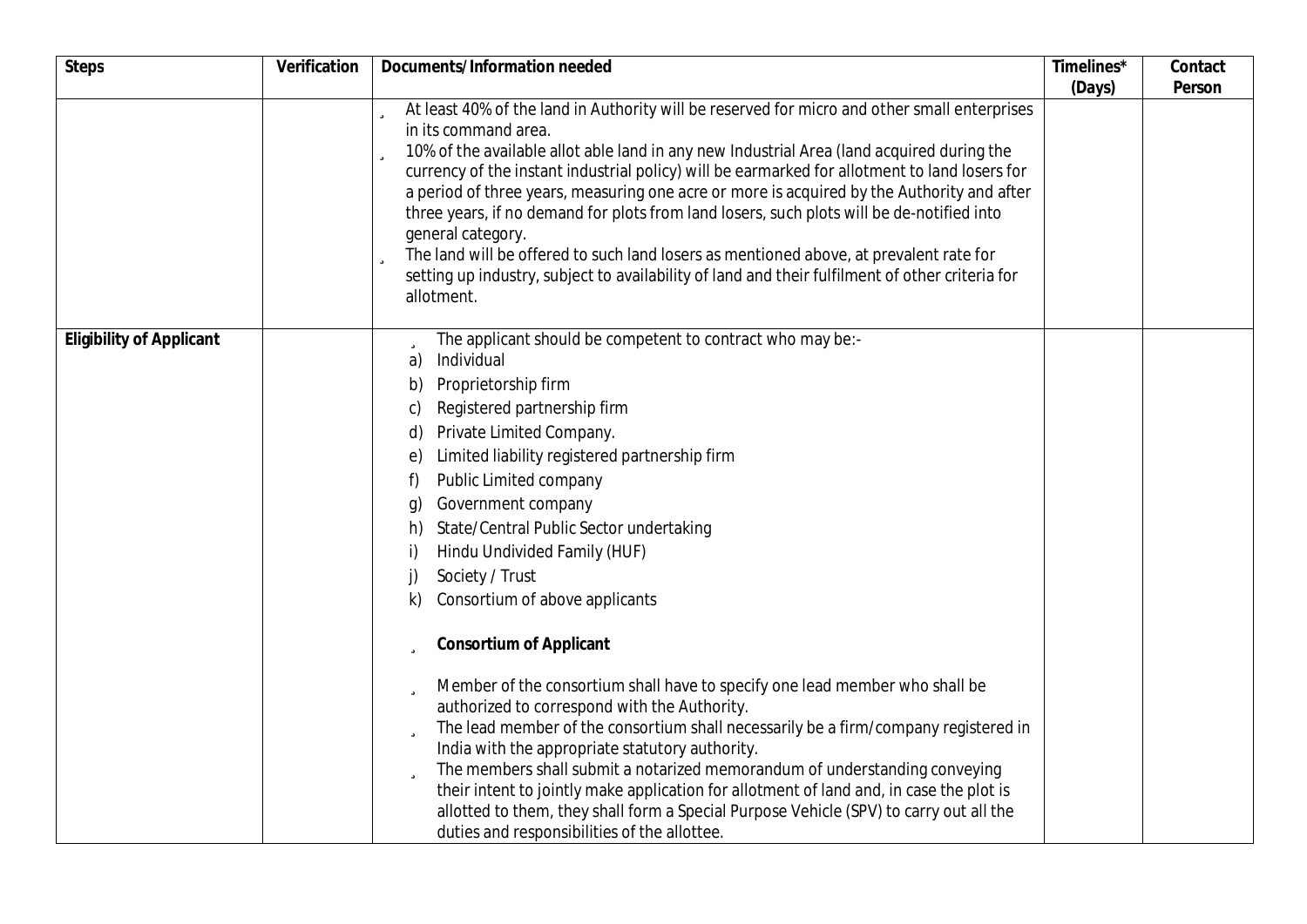| <b>Steps</b>                | Verification | Documents/Information needed                                                                                                                                                                                                                                                            | Timelines* | Contact |
|-----------------------------|--------------|-----------------------------------------------------------------------------------------------------------------------------------------------------------------------------------------------------------------------------------------------------------------------------------------|------------|---------|
|                             |              |                                                                                                                                                                                                                                                                                         | (Days)     | Person  |
|                             |              | Ü The MoU shall clearly define the role and responsibilities of each member in the                                                                                                                                                                                                      |            |         |
|                             |              | consortium, particularly, with regard to arranging debt and equity for the project and                                                                                                                                                                                                  |            |         |
|                             |              | its implementation. The MoU shall state that all members shall be jointly and<br>severally responsible for the successful implementation of the project.                                                                                                                                |            |         |
|                             |              | Special Purpose Vehicle (SPV) shall either be a partnership firm registered with the<br>ü                                                                                                                                                                                               |            |         |
|                             |              | Registrar of Firms or Company registered under the Companies Act, 2013.                                                                                                                                                                                                                 |            |         |
|                             |              | Special Purpose Vehicle (SPV) shall be formed consisting of lead member and relevant<br>ü                                                                                                                                                                                               |            |         |
|                             |              | member with their shareholding as on the date of application, before execution of<br>lease deed.                                                                                                                                                                                        |            |         |
|                             |              | Lease deed shall be executed in favour of Special Purpose Vehicle (SPV).<br>ü                                                                                                                                                                                                           |            |         |
|                             |              | The lead member shall maintain its original shareholding in the SPV till the functional<br>ū                                                                                                                                                                                            |            |         |
|                             |              | certificate is obtained from the competent authority.                                                                                                                                                                                                                                   |            |         |
| Change in the name of the   |              | Under no circumstances change in the name of the intending applicant shall be allowed.                                                                                                                                                                                                  |            |         |
| applicant                   |              |                                                                                                                                                                                                                                                                                         |            |         |
| Issue of public notice      |              | A prior public notice by way of advertisement containing brief information on the<br>ü                                                                                                                                                                                                  |            |         |
| corrigendum and             |              | upcoming schemes and inviting applications from the public should be published in                                                                                                                                                                                                       |            |         |
| availability of application |              | two national Dailies (One English and one Hindi) by the Authority.                                                                                                                                                                                                                      |            |         |
| forms                       |              | The same advertisement shall be uploaded on the website of the Authority and<br>ü<br>Application Forms shall also be provided on the website of the Authority and shall be                                                                                                              |            |         |
|                             |              | filed online.                                                                                                                                                                                                                                                                           |            |         |
|                             |              | Public Notice shall contain brief information of the upcoming schemes like:<br>ü                                                                                                                                                                                                        |            |         |
|                             |              |                                                                                                                                                                                                                                                                                         |            |         |
|                             |              | Last date for submission of the application<br>a)<br>Date of opening of schemes                                                                                                                                                                                                         |            |         |
|                             |              | b)<br><b>Application Processing Fee</b><br>$\mathsf{C}$                                                                                                                                                                                                                                 |            |         |
|                             |              | Place of obtaining Application forms.<br>d)                                                                                                                                                                                                                                             |            |         |
|                             |              | Website address of the Authority.<br>e)                                                                                                                                                                                                                                                 |            |         |
|                             |              | Link address to download the Application Forms.<br>f)                                                                                                                                                                                                                                   |            |         |
|                             |              | Separate application form shall be required to be submitted for each Industrial plot.<br>$\mathfrak{g}$                                                                                                                                                                                 |            |         |
|                             |              | Regional Director on behalf of MD JIADA reserves right to change the terms and<br>ü<br>conditions and if there is any change in the terms & conditions of the schemes, it shall<br>be notified to the public, by issuing Corrigendum in the same manner as Public<br>Notices are issued |            |         |
|                             |              |                                                                                                                                                                                                                                                                                         |            |         |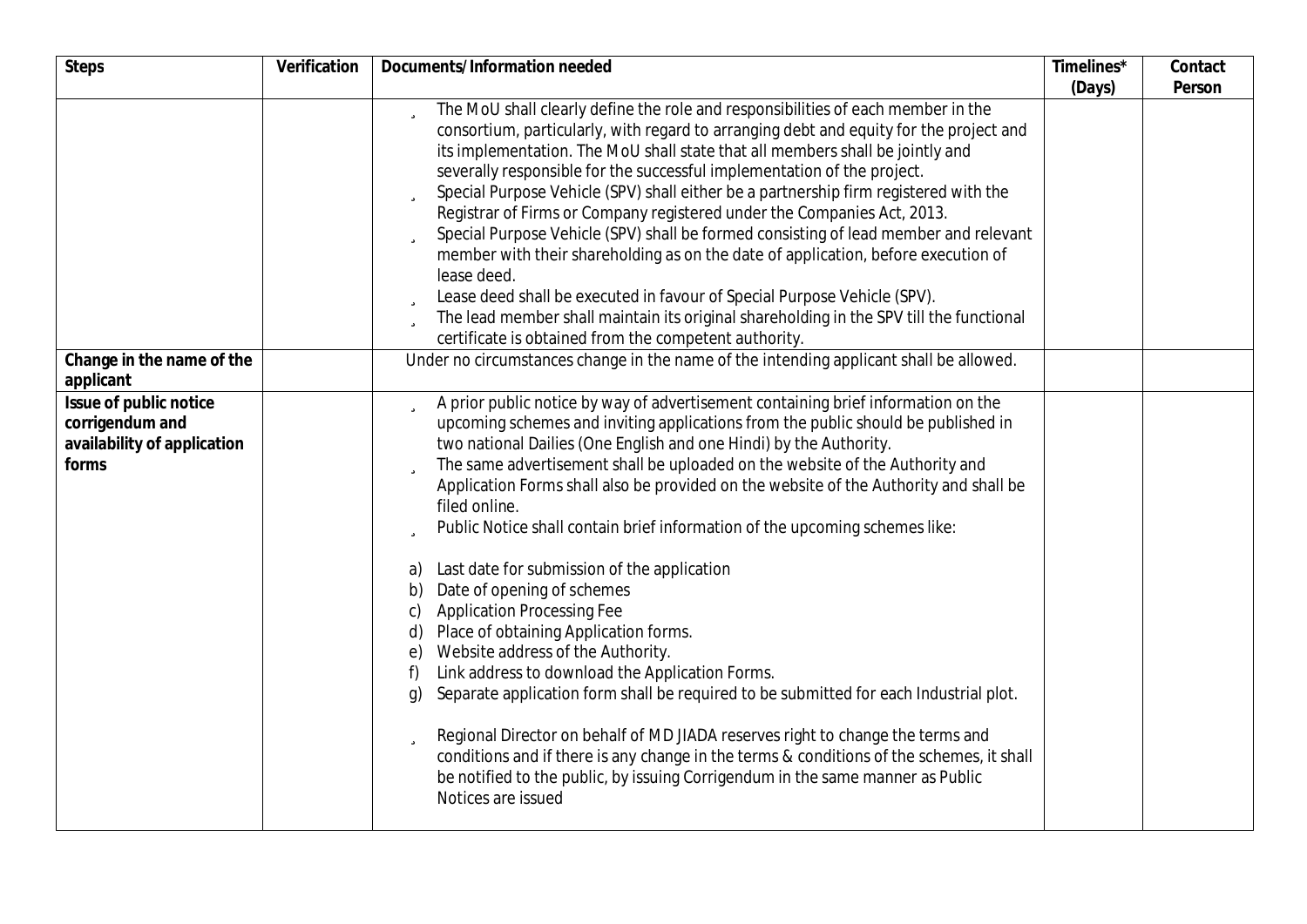| <b>Steps</b>                | Verification          | Documents/Information needed                                                                     | Timelines* | Contact |
|-----------------------------|-----------------------|--------------------------------------------------------------------------------------------------|------------|---------|
|                             |                       |                                                                                                  | (Days)     | Person  |
| Notification of plots       |                       | List of plots available for allotment shall be published in two national Dailies One English and |            |         |
| available for allotment     |                       | one Hindi) by the Authority and the same notification to be displayed on the Notice Board and    |            |         |
|                             |                       | Website of Single Window System Jharkhand Industrial Area Development Authority service          |            |         |
|                             |                       | page for 15 days.                                                                                |            |         |
|                             |                       | Number of plots may increase or decrease depending on the availability of land. Regional         |            |         |
|                             |                       | Director on behalf of MD JIADA reserves the right to withdraw any plot from the allotment        |            |         |
|                             |                       | process after issuing speaking order and displaying such speaking order on the notice board      |            |         |
|                             |                       | and website of the authority.                                                                    |            |         |
| Registration with Single    | SMS and               | ü http://advantage.jharkhand.gov.in/SingleWindow/                                                |            |         |
| <b>Window Portal</b>        | Email to              |                                                                                                  |            |         |
|                             | Applicant             |                                                                                                  |            |         |
|                             |                       |                                                                                                  |            |         |
|                             |                       | The applicant shall make application online for land allotment, including uploading of           |            |         |
|                             |                       | following information:-                                                                          |            |         |
|                             |                       | <b>ü</b> General Information                                                                     |            |         |
|                             |                       | ü Applicant's Information                                                                        |            |         |
|                             |                       |                                                                                                  |            |         |
|                             |                       | Ü Details of payment towards scrutiny fee                                                        |            |         |
|                             |                       | Ü Details of existing unit/s of the applicant either in Industrial Area or at any other place    |            |         |
|                             |                       | ü Project details                                                                                |            |         |
|                             |                       | ü Investment details                                                                             |            |         |
|                             | SMS and               | ü Financial arrangement                                                                          |            |         |
| Application is submitted by | Email to<br>Applicant | ü Land use pattern                                                                               |            |         |
| the applicant               |                       | Ü Environment Management plan                                                                    |            |         |
|                             |                       | ü Infrastructural requirement                                                                    |            |         |
|                             |                       | Ü Details of employment generation                                                               |            |         |
|                             |                       |                                                                                                  |            |         |
|                             |                       | Along with the application, the intending applicant shall submit the following documents :-      |            |         |
|                             |                       | Details of raw materials to be used.<br>ü                                                        |            |         |
|                             |                       | Details of machineries to be used.<br>ü                                                          |            |         |
|                             |                       | Manufacturing process/Process flow chart<br>ü                                                    |            |         |
|                             |                       | Details of finished products<br>ü                                                                |            |         |
|                             |                       | Proposed investment and financial planning of the project.<br>ü                                  |            |         |
|                             |                       | Any other project related information<br>ü                                                       |            |         |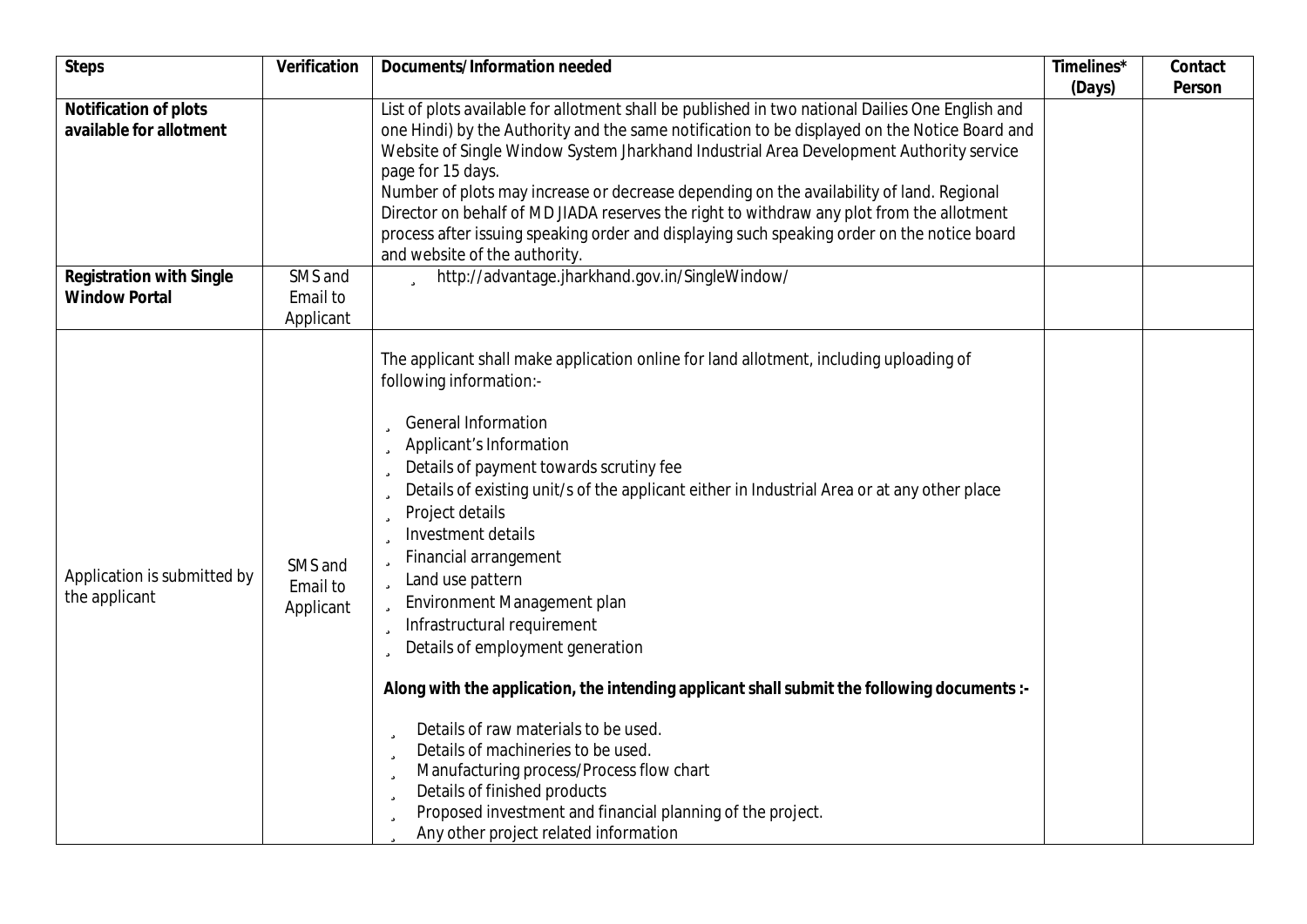| Steps | Verification | Documents/Information needed                                                                                                                                                                                                                                                                                                                                                                                                                                                                                                                                                                                                                         | Timelines* | Contact |
|-------|--------------|------------------------------------------------------------------------------------------------------------------------------------------------------------------------------------------------------------------------------------------------------------------------------------------------------------------------------------------------------------------------------------------------------------------------------------------------------------------------------------------------------------------------------------------------------------------------------------------------------------------------------------------------------|------------|---------|
|       |              |                                                                                                                                                                                                                                                                                                                                                                                                                                                                                                                                                                                                                                                      | (Days)     | Person  |
|       |              | Details of payment for non-refundable scrutiny/processing fee Rs. 10000.00 for land<br>ü                                                                                                                                                                                                                                                                                                                                                                                                                                                                                                                                                             |            |         |
|       |              | requirement up to 1.0 acres, Rs 25,000.00 for land requirement over 1.0 acres up to 3.0                                                                                                                                                                                                                                                                                                                                                                                                                                                                                                                                                              |            |         |
|       |              | acres and Rs. 50,000.00 for over 3.0 acres or as decided by the Authority, from time to<br>time.                                                                                                                                                                                                                                                                                                                                                                                                                                                                                                                                                     |            |         |
|       |              | Declaration cum undertaking in the Proforma prescribed by the Authority on Rs. 100.00<br>ü<br>non judicial stamp paper with two witnesses. The declaration cum undertaking must<br>bear photograph of declaring and both the witnesses.                                                                                                                                                                                                                                                                                                                                                                                                              |            |         |
|       |              | If the applicant is a company, furnish self-attested copy of company's profile along with<br>ü<br>the profile certificate of incorporation, article and memorandum of association and with<br>the profiles of all its directors long with their photographs.                                                                                                                                                                                                                                                                                                                                                                                         |            |         |
|       |              | If the applicant is a proprietary firm, furnish self-attested certificate of registration under<br>Shops & Establishment Act along with its profile and the profile of the proprietor and<br>his/her photograph.                                                                                                                                                                                                                                                                                                                                                                                                                                     |            |         |
|       |              | If the applicant is a partnership firm, furnish self-attested copy of registered deed of<br>ü<br>partnership or certificate of registration of partnership firm issued by the Registrar of<br>Firms under the Partnership Act, 1932 or Limited Liability Partnership Act, 2008, along<br>with profile of firm and its partners and their photographs.                                                                                                                                                                                                                                                                                                |            |         |
|       |              | ii. Non submission of aforementioned documents/information shall result in non-<br>entertainment of application by the Authority and process shall be initiated for allotment of<br>concerned plot to another intending applicant.                                                                                                                                                                                                                                                                                                                                                                                                                   |            |         |
|       |              | iii. Identity/address proof and two photographs be submitted for :-                                                                                                                                                                                                                                                                                                                                                                                                                                                                                                                                                                                  |            |         |
|       |              | Individual/Proprietary firm - of Proprietor<br>ü<br>Partnership firm - of all partners<br>ü<br>Private Limited company - of all present promoters/Directors<br>ü<br>Public Limited company - of all present promoters/Directors on Board.<br>ü<br>Unlimited company - of all present promoters/Directors on Board.<br>ü<br>Hindu undivided Family (HUF) - of Karta<br>ü<br>Government undertaking/Corporation - of all present members on Board<br>ü<br>Promoter/Director of proposed private/Public limited company/ Unlimited Company or<br>ü<br>any other type of company as per Company's Act, 1956/2013 – of all proposed<br>promoter/director. |            |         |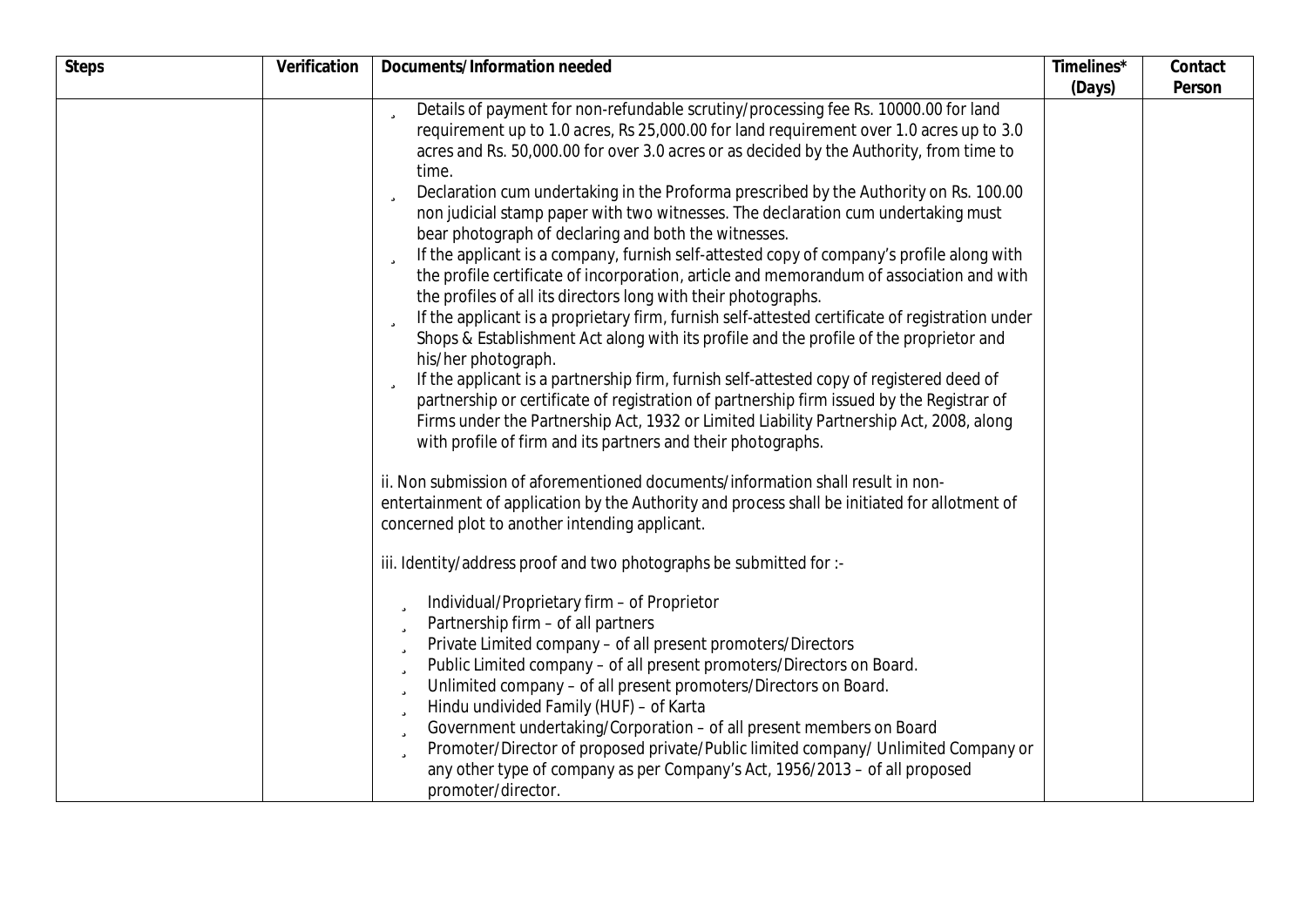| <b>Steps</b>                                                                                  | Verification                     | Documents/Information needed                                                                                                                                                                                                                                                                                                                                                                                                                                                                                                                                                                                                                                                                                                                                                                                                                                                                                                                                                                                                                                          | Timelines*<br>(Days) | Contact<br>Person |
|-----------------------------------------------------------------------------------------------|----------------------------------|-----------------------------------------------------------------------------------------------------------------------------------------------------------------------------------------------------------------------------------------------------------------------------------------------------------------------------------------------------------------------------------------------------------------------------------------------------------------------------------------------------------------------------------------------------------------------------------------------------------------------------------------------------------------------------------------------------------------------------------------------------------------------------------------------------------------------------------------------------------------------------------------------------------------------------------------------------------------------------------------------------------------------------------------------------------------------|----------------------|-------------------|
| Submission of scrutiny<br>fee/processing fee                                                  |                                  | Along with Application Form, applicant shall deposit a Non-refundable & Non-adjustable<br>scrutiny fee/Processing fee of Rs. 10,000.00 for land requirement up to 1.0 acres, Rs<br>25,000.00 for over 1.0 acres up to 3.0 acres and Rs. 50,000.00 for over 3.0 acres or as decided<br>by the Authority, from time to time.                                                                                                                                                                                                                                                                                                                                                                                                                                                                                                                                                                                                                                                                                                                                            |                      |                   |
| Mode of deposit of<br>scrutiny fee/processing<br>fee                                          | SMS and<br>Email to<br>Applicant | The scrutiny fee/processing fee as stated above shall be deposited through online payment.                                                                                                                                                                                                                                                                                                                                                                                                                                                                                                                                                                                                                                                                                                                                                                                                                                                                                                                                                                            |                      |                   |
| Scrutiny of applications,<br>Issuance of land allotment<br>order and deposit for<br>allotment |                                  | The application along with the requisite documents will be scrutinized by Project Clarence<br>(a)<br>Committee or Agency engaged by Authority to assist PCC. Subsequent to evaluation and<br>scrutiny and recommendation by LAC, Land Allotment Order shall be issued by the<br>Regional Director on behalf of MD JIADA of the Authority to the Applicant. The applicant<br>has to pay full premium amount of the land by way of online payment within 30 days,<br>except in case of Clause 6(ii) (c), from the receipt of allotment order and submit a copy of<br>deposit slip in the Authority.<br>The application for land allotment/shed can be done online only in the website of the<br>(b)<br>authority or Single Window System website. However land can be allotted directly on<br>recommendation by High Power Committee under Chief Secretary constituted under<br>Jharkhand Single Window Clearance Act. 2015, exemption from public notification and<br>online procedure in specific cases on receipt of proposal from MD, JIADA.                        | 30 Days              |                   |
| Non-entertainment of<br>application                                                           |                                  | Non submission of aforementioned documents/information shall result in non-entertainment<br>of application by the Authority and process shall be initiated for allotment of concerned plot<br>to another intending applicant.                                                                                                                                                                                                                                                                                                                                                                                                                                                                                                                                                                                                                                                                                                                                                                                                                                         |                      |                   |
| <b>Bid for land</b>                                                                           |                                  | In the event of more than one applicant seeking allotment of any plot for the project cleared<br>by the Project Clearance Committee (PCC), allotment of land shall be made through<br>transparent closed bidding online process wherein a bid submission date shall be notified at<br>least 10 days in advance of the bid and prevailing allotment rate shall be kept as Floor Price of<br>land. Regional Director on behalf of MD JIADA of the Authority shall invite financial bids for<br>PCC cleared projects from the applicants. Authority shall invite financial bids from those<br>applicants along with earnest money deposit (EMD) equivalent to 10% of floor price of land or<br>Rs. 1, 50,000.00 (Rupees one lakh fifty thousand) whichever is higher, which shall be<br>deposited online and set off with the premium of land in case of selected bidder and the<br>amount of earnest money shall be refunded to other bidders, EMD of second highest bidder<br>shall be kept in reserve till receipt of full premium amount from the successful bidder. | 30 Days              |                   |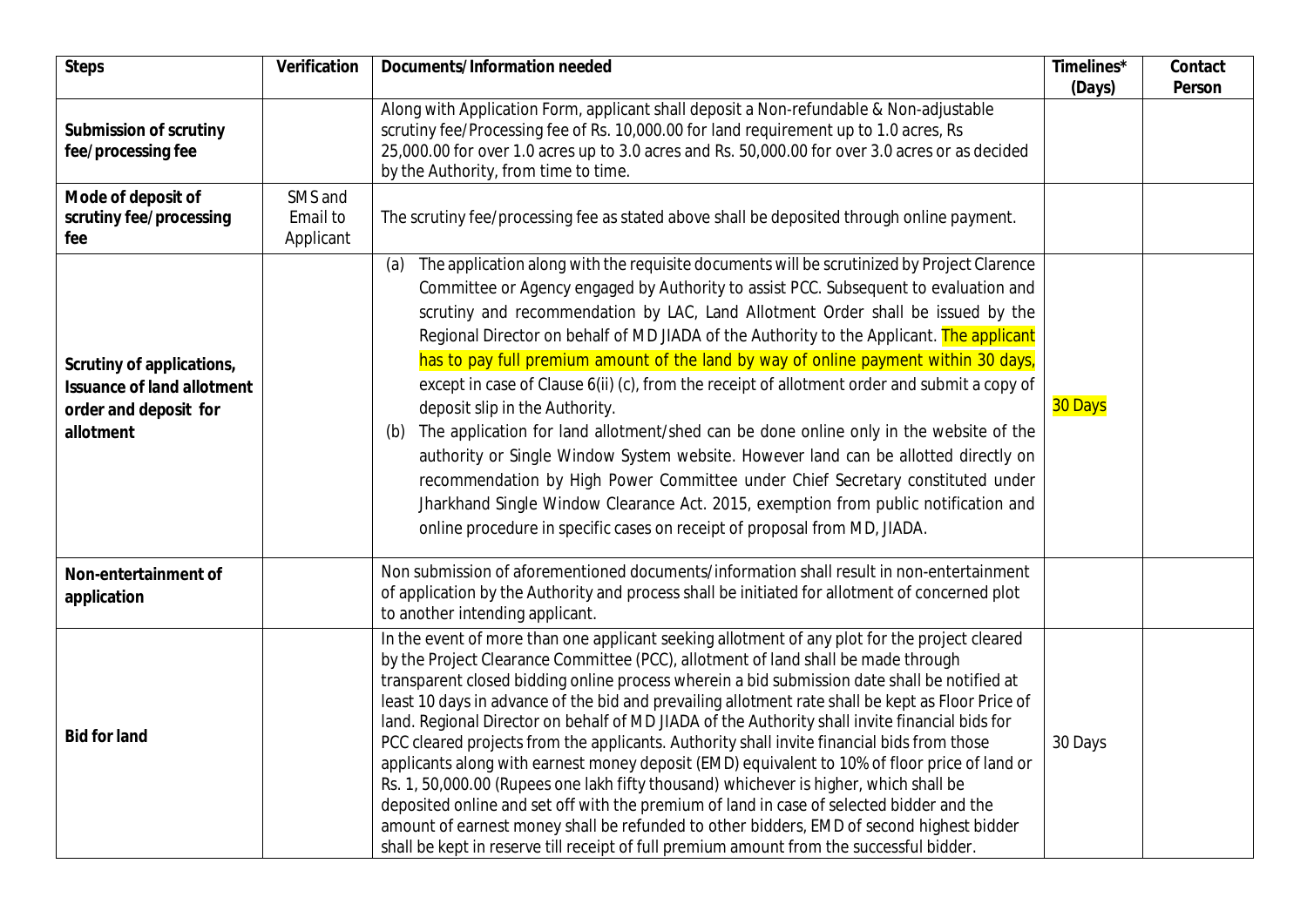| Steps                                                                        | Verification | Documents/Information needed                                                                                                                                                                                                                                                                                                                                                                                                                                                                                                                                                                                                                                                                                          | Timelines*<br>(Days) | Contact<br>Person |
|------------------------------------------------------------------------------|--------------|-----------------------------------------------------------------------------------------------------------------------------------------------------------------------------------------------------------------------------------------------------------------------------------------------------------------------------------------------------------------------------------------------------------------------------------------------------------------------------------------------------------------------------------------------------------------------------------------------------------------------------------------------------------------------------------------------------------------------|----------------------|-------------------|
|                                                                              |              | Subsequent to evaluation and recommendation by LAC, land allotment order shall be issued<br>by the Regional Director on behalf of MD JIADA of the Authority to the bidder whosoever<br>offers highest/maximum land premium over & above reserve price (hereafter referred as<br>"highest bidder"). The successful bidder shall have to pay full premium amount of the land<br>(after adjusting EMD) by way of demand draft/online payment within 30 days of issuance of<br>provisional allotment order.                                                                                                                                                                                                               |                      |                   |
| Land allotment cancel and<br>issued to issue to the<br>second highest bidder |              | In the event of highest bidder being unable to deposit the entire amount of land premium<br>within the aforesaid period of 30 days, the provisional allotment order shall stand withdrawn,<br>earnest money shall be forfeited and allotment order shall be issued to the second highest<br>bidder, who shall have to deposit the entire premium amount as in case of the first highest<br>bidder.                                                                                                                                                                                                                                                                                                                    | 30 Days              |                   |
| Physical possession                                                          |              | The allottee shall pay full premium or 1 <sup>st</sup> Instalment (If applicable: JIADA Regulations 2016-<br>Special Preference to Enterprises/Industrial units labour intensive industries) of land within 30<br>(thirty) days from the date of receipt of letter of provisional allotment by way of demand draft<br>or online payment in favour of the Authority. Any amount paid earlier by the allottee along<br>with the application seeking allotment, except scrutiny fee, shall be set off with the amount of<br>premium without interest. On payment of full premium the allottee shall be handed over<br>physical possession of the land/shed within 10 (ten) days from the date of receipt of the<br>same. | 10 Days              |                   |

**Note:**

- Land/Shed shall be allotted to the entrepreneur for setting up their industrial units on lease of 30 (thirty) years from the date of allotment on annual rent and other charges as decided by the Regional Director on behalf of MD JIADA/ Authority with option of renewal.
- The renewal of the lease shall be considered by the Regional Director on behalf of MD JIADA/Authority on written request of the lessee three months prior to the expiry date of the lease period, and renewal will be automatic and renewed land to be registered on the name of the allottee, for units on payment of processing fee as mentioned in clause 13 (Along with Application Form, applicant shall deposit a Non-refundable & Non-adjustable scrutiny fee/Processing fee of Rs. 10,000.00 for land requirement up to 1.0 acres, Rs 25,000.00 for over 1.0 acres up to 3.0 acres and Rs. 50,000.00 for over 3.0 acres or as decided by the Authority, from time to time).
- The failure of the allottee in submitting factory/sheds plan or/and building plan for approval shall entail late action fee @ Rs.1.00 per sq. ft. per month.
- If the allottee fails to start construction within the stipulated time, late action charges shall be recovered @ 1.00 per sq. ft. per month from the last date of extended period.
- **The Regional Director on behalf of MD JIADA shall complete land allotment process within 75 days from the date of publication of notification of vacant plot.**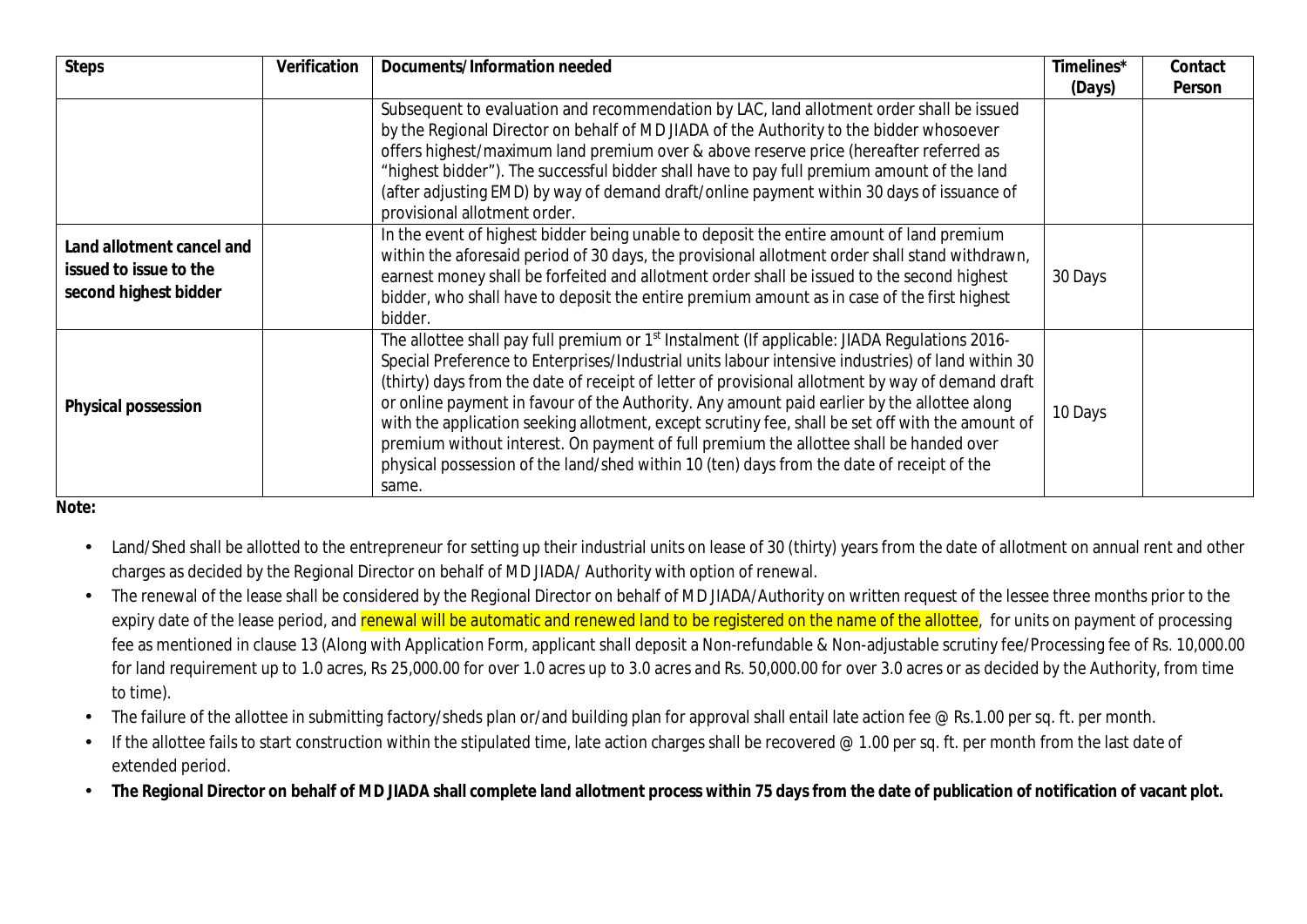## Department of Industry, Mines & Geology Government of Jharkhand

**IADA Land Allotment process flow**

झारखण्ड सरकार